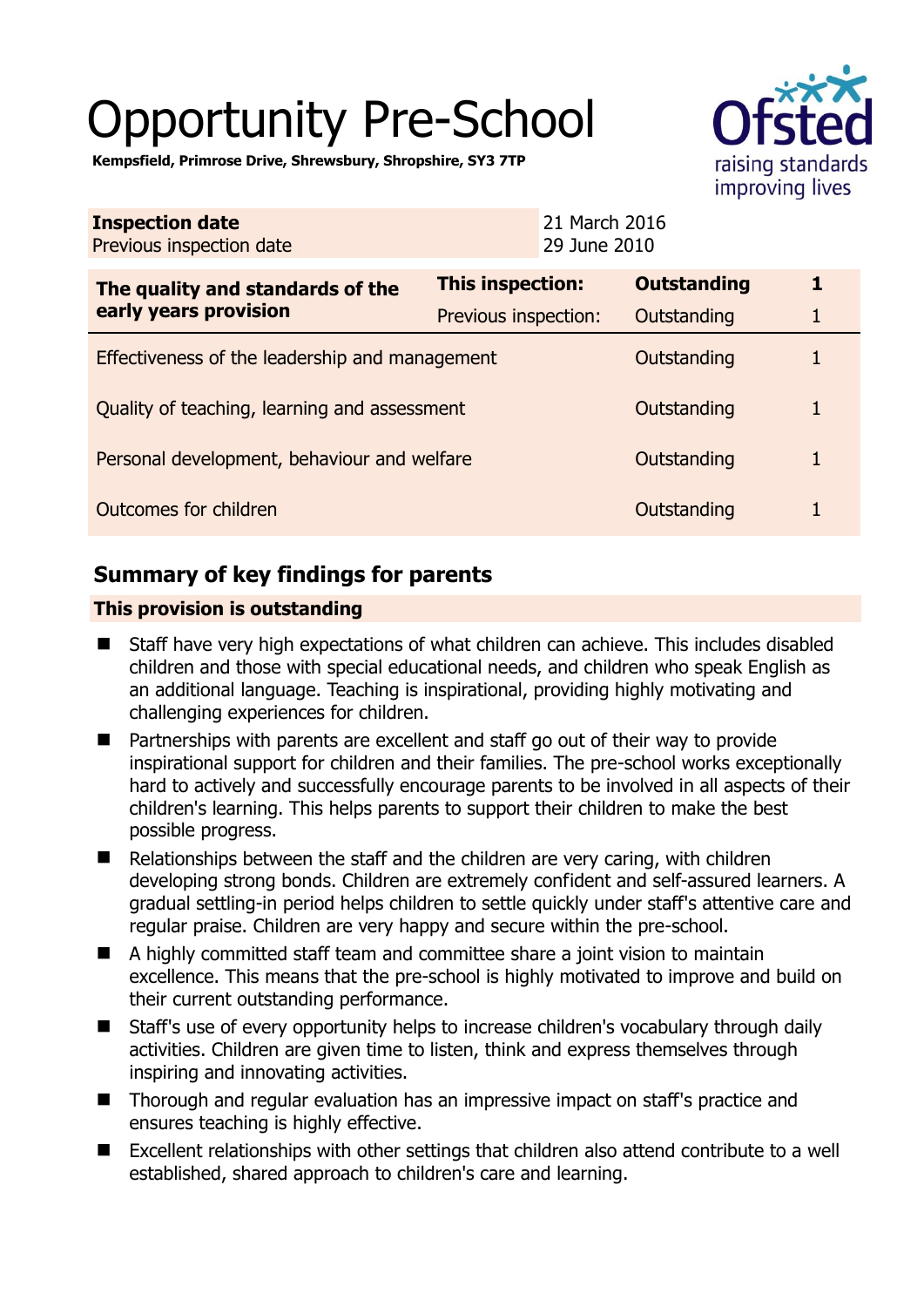# **What the setting needs to do to improve further**

#### **To further improve the quality of the early years provision the provider should:**

■ continue to develop the excellent monitoring in place to provide even more detailed analysis of the progress made by different groups of children.

#### **Inspection activities**

- The inspector observed the quality of teaching during activities indoors and outdoors.
- The inspector completed a joint observation with the pre-school manager.
- The inspector held a meeting with the pre-school manager and looked at relevant documentation. This included self-evaluation and evidence of the suitability of staff working in the pre-school and committee members.
- The inspector spoke to a small selection of parents during the inspection and took account of their views.

**Inspector**  Lesley Bott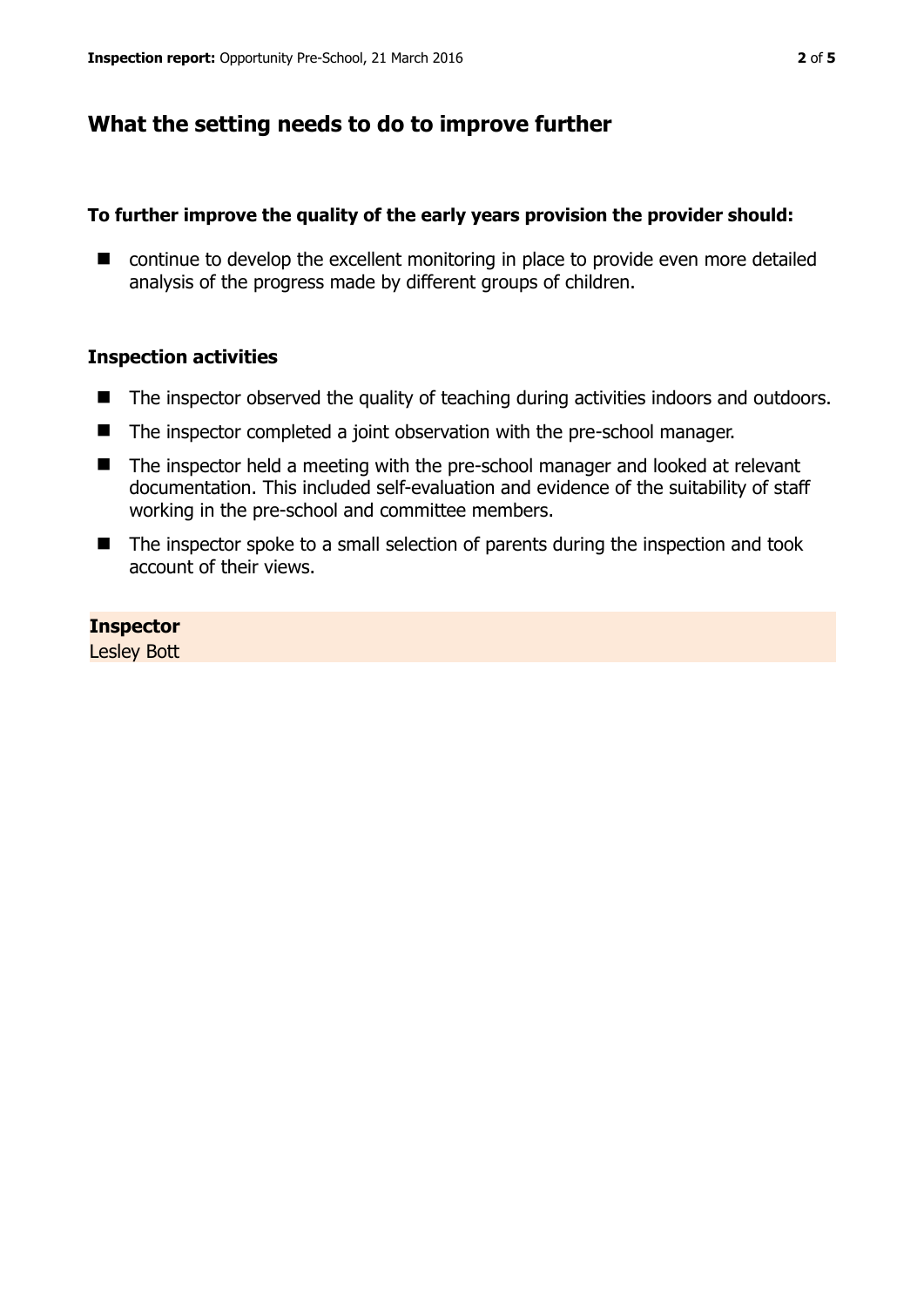# **Inspection findings**

### **Effectiveness of the leadership and management is outstanding**

Arrangements for safeguarding are effective. Staff actively contribute to the safeguarding procedures. They have an exceptional knowledge and understanding of any action they should take should they have a concern about a child. The manager is inspiring and highly motivates her staff team. Children's progress is significantly enhanced by the excellent attention given by staff to their professional development. Detailed and effective monitoring identifies where children may be slow to achieve. Staff plan activities that inspire and are innovative to close any gaps in children's learning. The manager is currently working on ways to further extend her monitoring of different groups of children, in order to check even more swiftly that no group is falling behind in their learning. Highly successful strategies ensure that parents and other professionals are comprehensively and thoroughly involved in their children's learning. Meticulous attention is given by staff to meeting the needs of children with special educational needs or who speak English as an additional language. Their expert knowledge and excellent understanding of how children learn and what they can achieve ensures all children make rapid progress in their learning.

## **Quality of teaching, learning and assessment is outstanding**

Children learn in a stimulating and very well-resourced environment. Staff carry out precise assessments of the children's progress which are rigorous and sharply focused on identifying what children need to learn next. Children's interests are closely followed by their key person. Next steps are extremely well identified and planned for, to extend children's skills further. Staff respond swiftly to children's individual needs. They successfully adapt their teaching to plan for children's differing abilities. Staff take action to address concerns and give more-able children optimal challenge to enable them to make rapid progress. Children's interest in print and language is inspiring and creative. Younger children extend their early writing skills on large boards and chalk outside. Older children use feathers and glass beads to create the first letter of their name on the floor.

#### **Personal development, behaviour and welfare are outstanding**

The pre-school is incredibly welcoming and inviting. Children initiate their own play as they choose from resources which are inspiring and highly motivating. Staff expertly introduce discussions with children about acceptable behaviour within the group. Children are always kind and helpful to each other as staff consistently encourage children to take turns and share. Children demonstrate their excellent listening skills as they work as a team at tidy-up time, understanding their routine when the special music comes on. All children benefit from plenty of fresh air and daily outside activities. Healthy eating is firmly established with the children from an early age. Workshops for parents help to encourage them to provide healthy lunch boxes and to understand the importance of nutritious and well-balanced meals and snacks.

#### **Outcomes for children are outstanding**

Superb teaching ensures that all children achieve and develop skills to be ready for the next stage in their learning, such as starting school. All children, including those who receive funding, make excellent progress.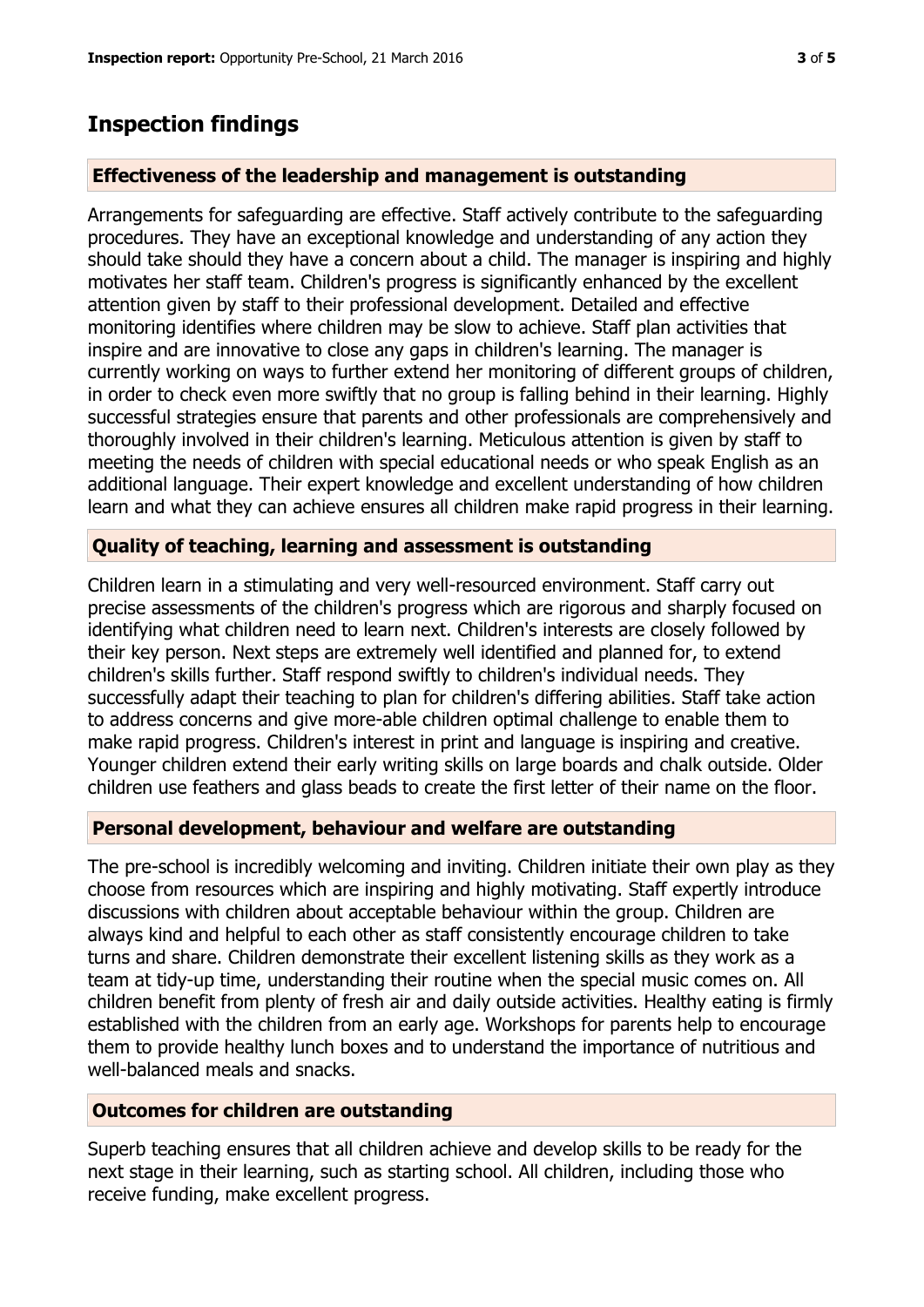## **Setting details**

| Unique reference number       | 259068                                        |  |
|-------------------------------|-----------------------------------------------|--|
| <b>Local authority</b>        | Shropshire                                    |  |
| <b>Inspection number</b>      | 854937                                        |  |
| <b>Type of provision</b>      | Full-time provision                           |  |
| Day care type                 | Childcare - Non-Domestic                      |  |
| <b>Registers</b>              | Early Years Register                          |  |
| Age range of children         | $2 - 5$                                       |  |
| <b>Total number of places</b> | 20                                            |  |
| Number of children on roll    | 31                                            |  |
| <b>Name of provider</b>       | <b>Shrewsbury Opportunity Group Committee</b> |  |
| Date of previous inspection   | 29 June 2010                                  |  |
| <b>Telephone number</b>       | 01743 247600                                  |  |

Opportunity Pre-School was established in 1989. The pre-school employs four members of childcare staff, all of whom hold appropriate early years qualifications at level 3 or above. The pre-school manager has Early Years Professional status. The pre-school opens from Monday to Friday, during term time only. Sessions are from 9am until 2.45pm. The preschool provides funded early education for two-, three- and four-year-old children. It also supports disabled children and those with special educational needs, and children who speak English as an additional language.

This inspection was carried out by Ofsted under sections 49 and 50 of the Childcare Act 2006 on the quality and standards of provision that is registered on the Early Years Register. The registered person must ensure that this provision complies with the statutory framework for children's learning, development and care, known as the Early Years Foundation Stage.

Any complaints about the inspection or the report should be made following the procedures set out in the guidance 'Complaints procedure: raising concerns and making complaints about Ofsted', which is available from Ofsted's website: www.gov.uk/government/organisations/ofsted. If you would like Ofsted to send you a copy of the guidance, please telephone 0300 123 4234, or email enquiries@ofsted.gov.uk.